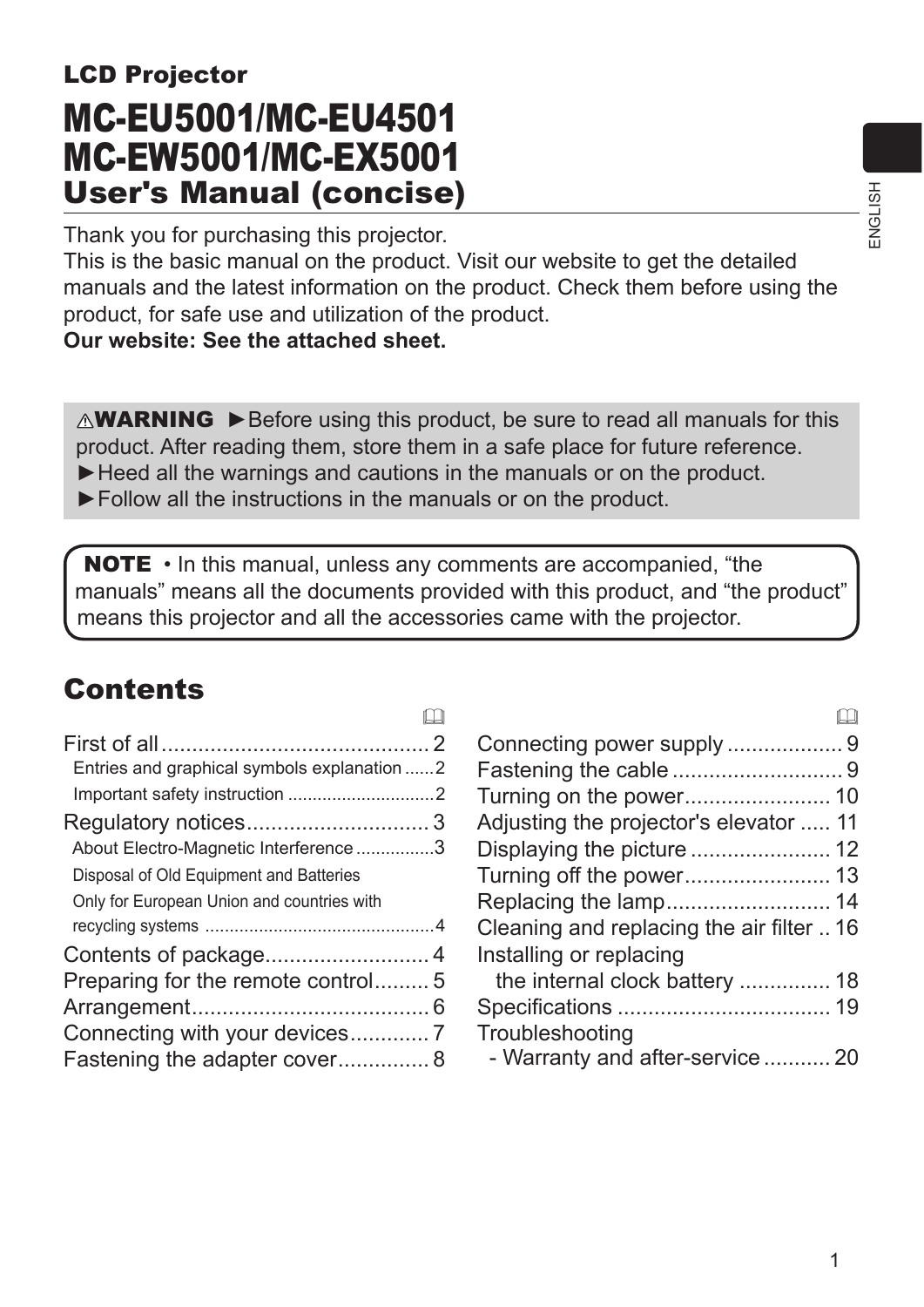# First of all

## Entries and graphical symbols explanation

The following entries and graphical symbols are used for the manuals and the product as follows, for safety purpose. Please know their meanings beforehand, and heed them.

 $\triangle$ WARNING This entry warns of a risk of serious personal injury or even death.

**ACAUTION** This entry warns of a risk of personal injury or physical damage.

**NOTICE** This entry notices of fear of causing trouble.

### Important safety instruction

The followings are important instructions for safely using the product. Be sure to follow them always when handling the product. The manufacturer assumes no responsibility for any damage caused by mishandling that is beyond normal usage defined in these manuals of this projector.

 $\triangle$ WARNING  $\triangleright$  Never use the product in or after an abnormality (ex. giving off smoke, smelling strange, took a liquid or an object inside, broken, etc.) If an abnormality should occur, unplug the projector urgently.

► Situate the product away from children and pets.

►Keep small parts away from children and pets. If swallowed, consult a physician immediately for emergency treatment.

►Do not use the product when there is fear of a thunderbolt.

►Unplug the projector from the power outlet if the projector is not used for the time being.

►Do not open or remove any portion of the product, unless the manuals direct

it. For internal maintenance, leave it to your dealer or their service personnel. ► Use only the accessories specified or recommended by the manufacturer.

►Do not modify the projector or accessories.

►Do not let any things or any liquids enter to the inside of the product.

►Do not wet the product.

►Do not place the projector where any oils, such as cooking or machine oil, are used. Oil may harm the product, resulting in malfunction, or falling from the mounted position. Do not use adhesive such as threadlocker, lubricant and so on.

►Do not apply a shock or pressure to this product.

- Do not place the product on an unstable place such as the uneven surface or the leaned table.

- Do not place the product unstably. Place the projector so that it does not protrude from the surface where the projector is placed on.

- Remove all the attachments including the power cord and cables, from the projector when carrying the projector.

► Do not look into the lens and the openings on the projector, while the lamp is on, since the projection ray may cause a trouble on your eyes.

► Do not approach the lamp cover and the exhaust vents, while the projection lamp is on. Also after the lamp goes out, do not approach them for a while, since too hot.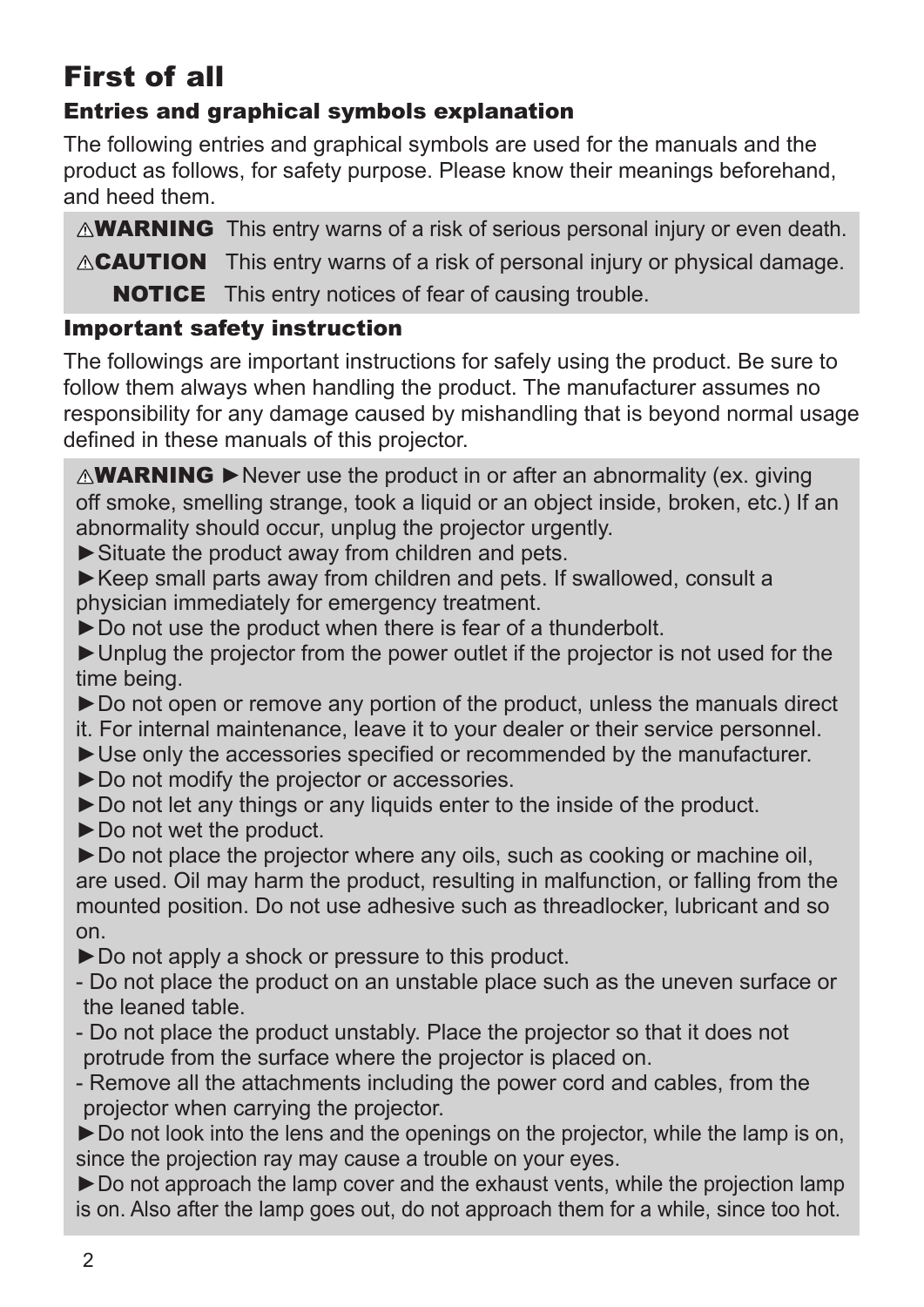## Regulatory notices

## About Electro-Magnetic Interference

This is a Class A product. In a domestic environment this product may cause radio interference in which case the user may be required to take adequate measures.

This product may cause interference if used in residential areas. Such use must be avoided unless the user takes special measures to reduce electromagnetic emissions to prevent interference to the reception of radio and television broadcasts.

#### **In Canada**

CAN ICES-3(A) / NMB-3(A).

### **In the US and places where the FCC regulations are applicable**

This device complies with part 15 of the FCC Rules. Operation is subject to the following two conditions: (1) This device may not cause harmful interference, and (2) this device must accept any interference received, including interference that may cause undesired operation.

This equipment has been tested and found to comply with the limits for a Class A digital device, pursuant to Part 15 of the FCC Rules.

These limits are designed to provide reasonable protection against harmful interference when the equipment is operated in a commercial environment. This equipment generates, uses, and can radiate radio frequency energy and, if not installed and used in accordance with the instruction manual, may cause harmful interference to radio communications. Operation of this equipment in a residential area is likely to case harmful interference in which case the user will be required to correct the interference at his own expense.

**INSTRUCTIONS TO USERS:** Some cables have to be used with the core set. Use the accessory cable or a designated type cable for the connection. For cables that have a core only at one end, connect the core to the projector.

**CAUTION:** Changes or modifications not expressly approved by the party responsible for compliance could void the user's authority to operate the equipment.



As with any bright source, do not stare into the direct beam, RG2 IEC 62471-5:2015.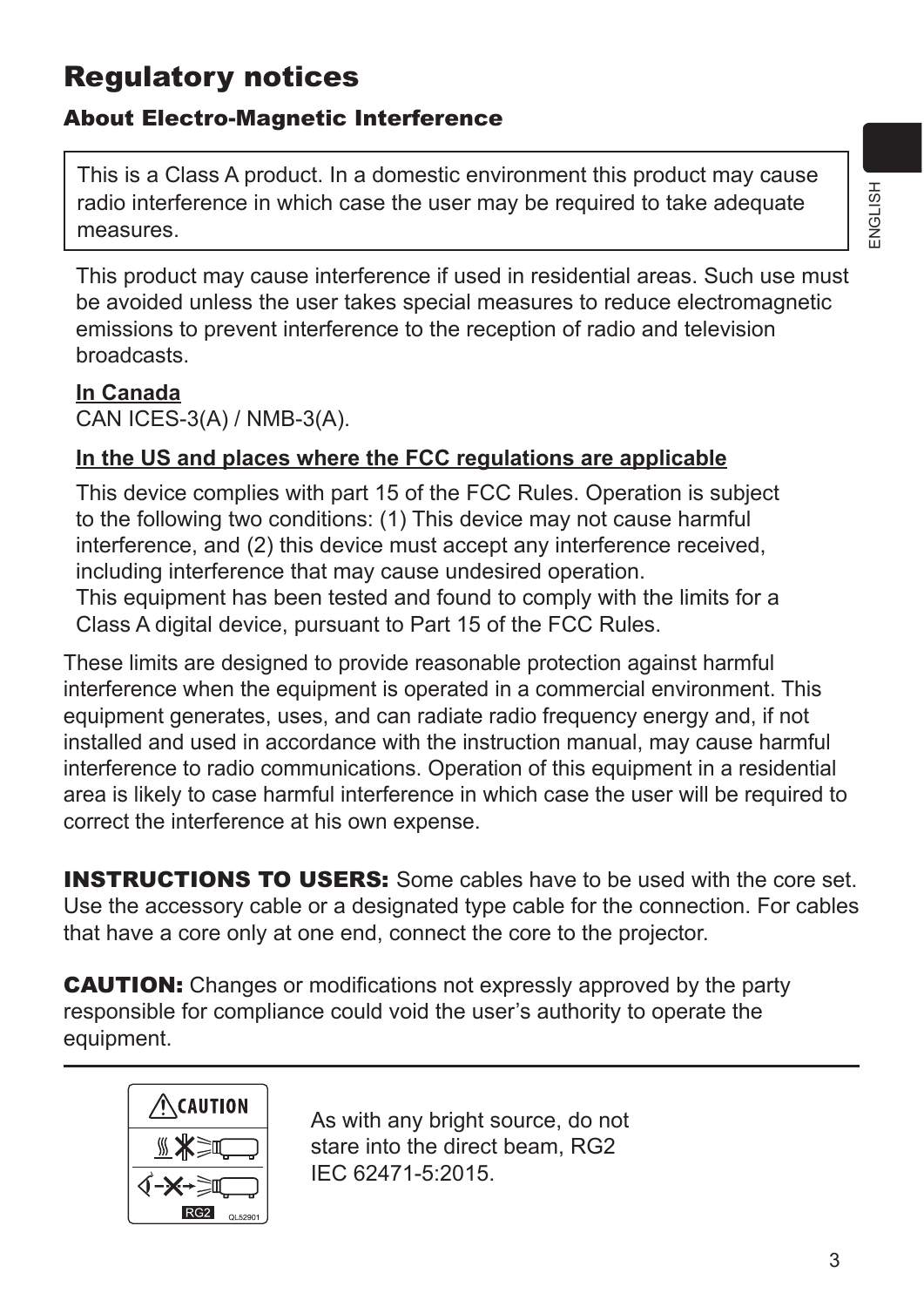### *Regulatory notices (continued)*

### Disposal of Old Equipment and Batteries Only for European Union and countries with recycling systems



The above mark is in compliance with the Waste Electrical and Electronic Equipment Directive 2012/19/EU (WEEE). The mark indicates the requirement NOT to dispose the equipment including any spent or discarded batteries as unsorted municipal waste, but use the return and collection systems available. If the batteries or accumulators included with this equipment display the chemical symbol Hg, Cd, or Pb, then it means that the battery has a heavy metal content of more than 0.0005% Mercury, or more than 0.002% Cadmium or more than 0.004% Lead.



Note for the battery symbol (bottom symbol): This symbol might be used in combination with a chemical symbol. In this case it complies with the requirement set by the Directive for the chemical involved.

 $(1)$ 

INNE CONTINUES.

## Contents of package

Your projector should come with the items shown below. Check that all the items are included. Require of your dealer immediately if any items are missing.

- (1) Remote control with two AA batteries
- (2) Power cord
- (3) Computer cable
- (4) User's manual \* This is the basic manual on the product. Visit our website to get the detailed manuals and the latest information on the product.  $(\Box \Box 1)$
- (5) Security label
- (6) Lens cover
- (7) Adapter cover
- (8) HDMI cable holder (x2)
- (9) Cable tie (x2)
- (10) Cable tie (x1)

(4) (5) (2) (3) ESC MENU ENTER FOCUS ac INTERACTIVE MAGNIFY VOLUME 2012 AND IN 1979 AND INCOME. GEOMETRY PICTURE - WILL (7) (8)  $(9)$  //  $(10)$ ( MC-EW5001/ MC-EX5001) ( MC-EU5001/ MC-EU4501)

(6)

WARNING ►Keep small parts away from children and pets. Take care not to put in the mouth. If swallowed, consult a physician immediately for emergency treatment.

**NOTE** • Keep the original packing materials for future reshipment. Be sure to use the original packing materials when moving the projector. Use special caution for the lens.

• The projector may make a rattling sound when tilted, moved or shaken, since a flap to control the air flow inside of the projector has moved. Be aware that this is not a failure or malfunction.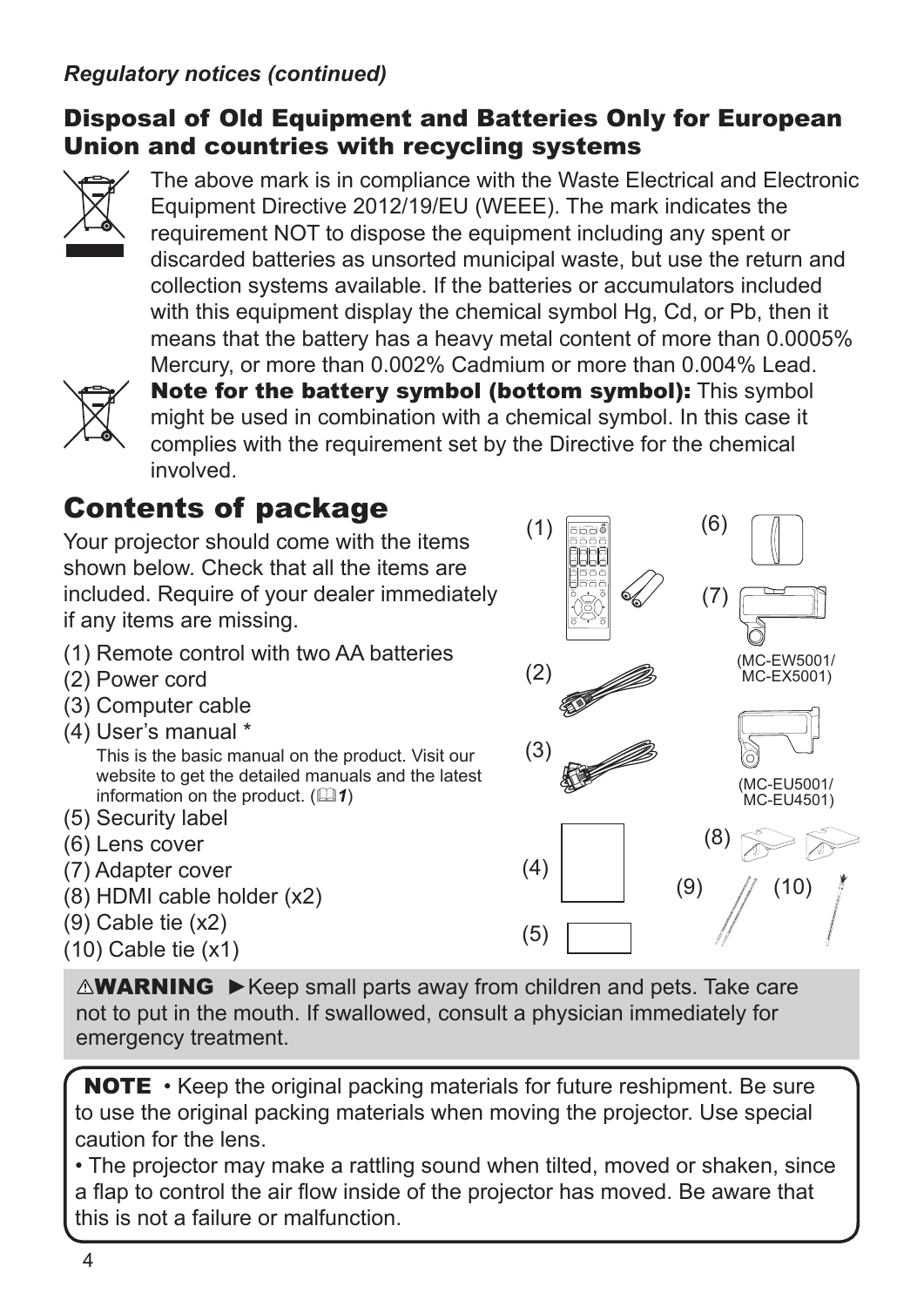## Preparing for the remote control

Please insert the batteries into the remote control before using it. If the remote control starts to malfunction, try to replace the batteries. If you will not use the remote control for long period, remove the batteries from the remote control and store them in a safe place.

- 1 Remove the battery cover.
- 2. Align and insert the two AA batteries (Use the appropriate AA carbon-zinc or alkaline batteries (non-rechargeable) in accordance with laws and regulations.) according to their plus and minus terminals as indicated in the remote control.
- 3. Put the battery cover back to the former state.

 $\triangle$ WARNING  $\triangleright$  Always handle the batteries with care and use them only as directed. Improper use may result in battery explosion, cracking or leakage, which could result in fire, injury and/or pollution of the surrounding environment.

- When replacing the batteries, replace both of the batteries with new batteries of the same type. Do not use a new battery with a used battery.
- Be sure to use only the batteries specified. Do not use batteries of different types at the same time. Do not mix a new battery with used one.
- Make sure the plus and minus terminals are correctly aligned when loading a battery.
- Keep a battery away from children and pets.
- Do not recharge, short circuit, solder or disassemble a battery.
- Do not place a battery in a fire or water. Keep batteries in a dark, cool and dry place.
- If you observe battery leakage, wipe out the leakage and then replace a battery. If the leakage adheres to your body or clothes, rinse well with water immediately.
- Obey the local laws on disposing the battery.

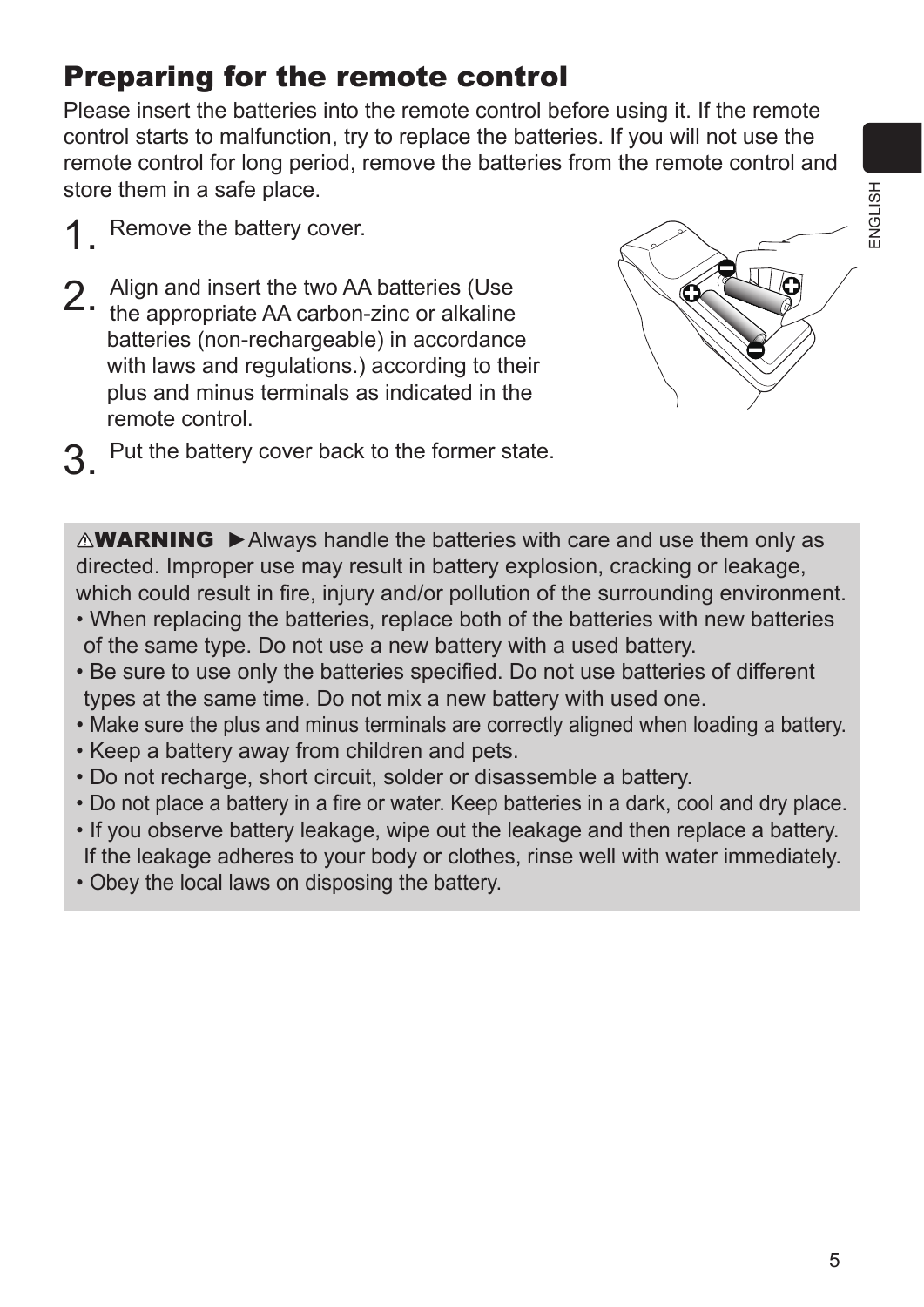# Arrangement

Refer to tables **T-1** to **T-3** and figures **F-1** and **F-2** at the end of this manual to determine the screen size and projection distance. The values shown in the table are calculated for a full size screen.

- (a) Screen size (diagonal)
- $(b)$  Projection distance ( $\pm$ 10%, from the projector's end)
- $(1)$ ,  $(2)$  Screen height ( $\pm 10\%$ )

• If the projector is used at an altitude of about 1600 m (5250 feet) or higher, set ALTITUDE of the SERVICE item in the OPTION menu to HIGH. Otherwise, set it to NORMAL. If the projector is used with a wrong setting, it may cause damage to the projector itself or the parts inside.

 $\triangle$ WARNING  $\triangleright$  Install the projector where you can access the power outlet easily.

- ►Install the projector in a stable horizontal position.
- Do not use any mounting accessories except the accessories specified by the manufacturer. Read and keep the manuals of the accessories used.
- For special installation such as ceiling mounting, be sure to consult your dealer beforehand. Specific mounting accessories and services may be required.
- Do not put the projector on its side, front or rear position. If the projector falls or is knocked over, it could cause injury and/or damage to the projector.
- Do not attach nor place anything on the projector unless otherwise specified in the manual.
- ►Do not install the projector near thermally conductive or flammable things.

► Do not place the projector where any oils, such as cooking or machine oil, are used.

► Do not place the projector in a place where it may get wet.

CAUTION ►Place the projector in a cool place with sufficient ventilation.

- Keep a space of 30 cm or more between a side of the projector and other objects such as walls.
- Do not stop up, block nor cover the projector's vent holes.
- Do not place the projector at places that are exposed to magnetic fields, doing so can cause the cooling fans inside the projector to malfunction.
- ►Avoid placing the projector in smoky, humid or dusty place.
- Do not place the projector near humidifiers.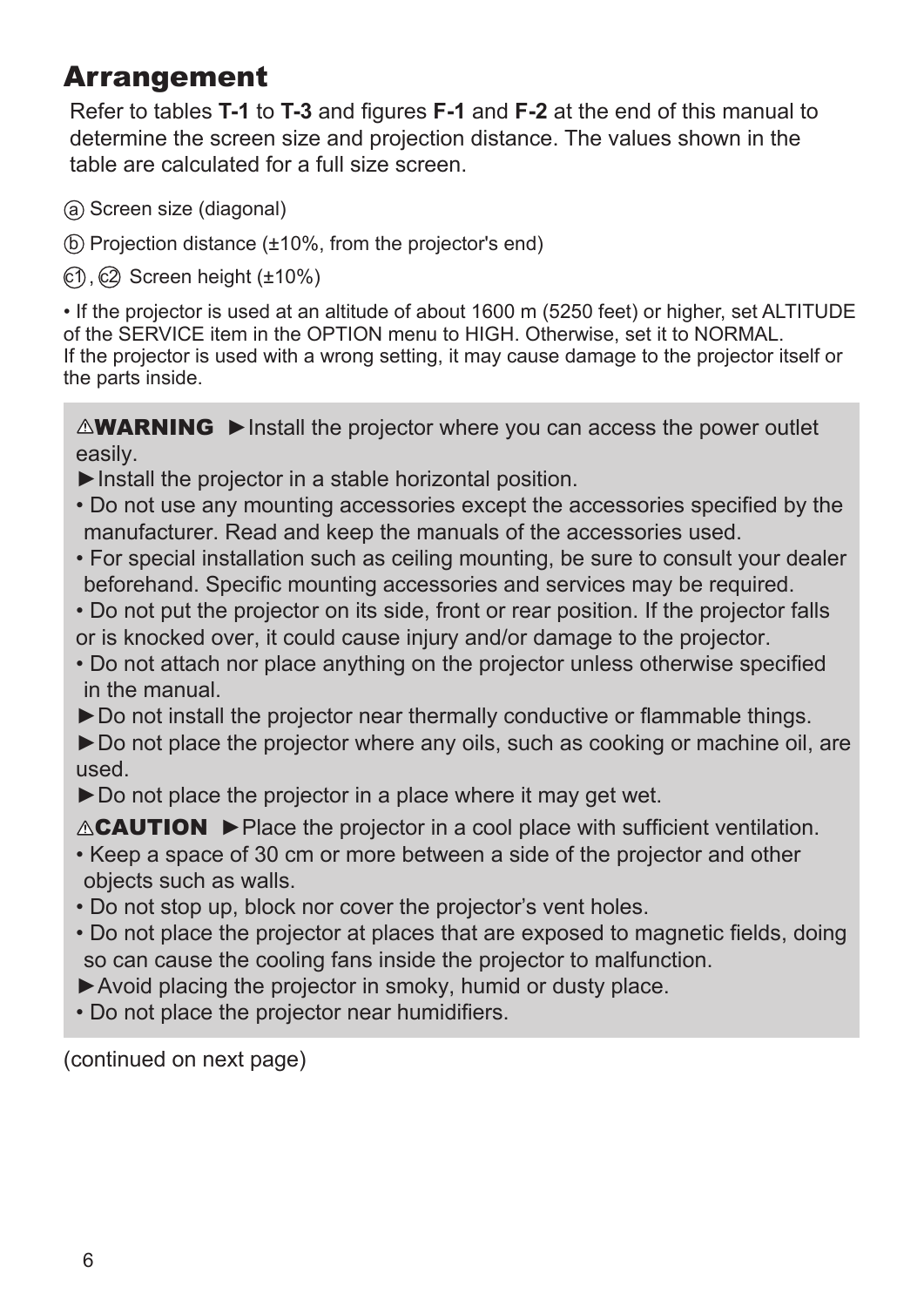#### *Arrangement (continued)*

NOTICE ► Position the projector to prevent light from directly hitting the projector's remote sensor.

►Positional deviation or distortion of a projected image, or shift of the focus may occur due to ambient conditions, and so on. They tend to occur until the operation becomes stable, especially within about 30 minutes after the lamp is turned on. Check and readjust them as necessary.

►Do not place the product in a place where radio interference may be caused. ► Check and correct the setting for ALTITUDE of SERVICE in the OPTION menu according to the usage environment. For details, see **User's Manual - Operating Guide.** (21)

## Connecting with your devices

Before connecting the projector to a device, consult the manual of the device to confirm that the device is suitable for connecting with this projector and prepare the required accessories, such as a cable in accord with the signal of the device. Consult your dealer when the required accessory did not come with the product or the accessory is damaged.

After making sure that the projector and the devices are turned off, perform the connection, according to the following instructions. Refer to figures **F-3** to **F-6** at the end of this manual. For details, see **User's Manual - Operating Guide**. ( $\mathbb{Q}$ 1) Before connecting the projector to a network system, be sure to read **User's Manual - Network Guide** too. ( $\Box$ 1)

**AWARNING** ► Use only the appropriate accessories. Otherwise it could cause a fire or damage the projector and devices.

- Use only the accessories specified or recommended by the projector's manufacturer. It may be regulated under some standard.
- Neither disassemble nor modify the projector and the accessories.
- Do not use the damaged accessory. Be careful not to damage the accessories. Route a cable so that it is neither stepped on nor pinched out.

 $\triangle$ **CAUTION**  $\triangleright$  For a cable with a core at only one end, connect the end with the core to the projector. That may be required by EMI regulations.

► Before connecting the projector to a network system be sure to obtain the consent of the administrator of the network.

►Do not connect the **LAN** port to any network that might have the excessive voltage. ►The designated USB wireless adapter that is sold as an option is required to use the wireless network function of this projector.

► Before removing the USB storage device from the port of the projector, be sure to use the REMOVE USB function on the thumbnail screen to secure your data. Before you insert or pull out the USB wireless adapter from the projector, turn off the power of the projector and pull out the power cord's plug from the outlet. Do not touch the USB wireless adapter while the projector is receiving AC power.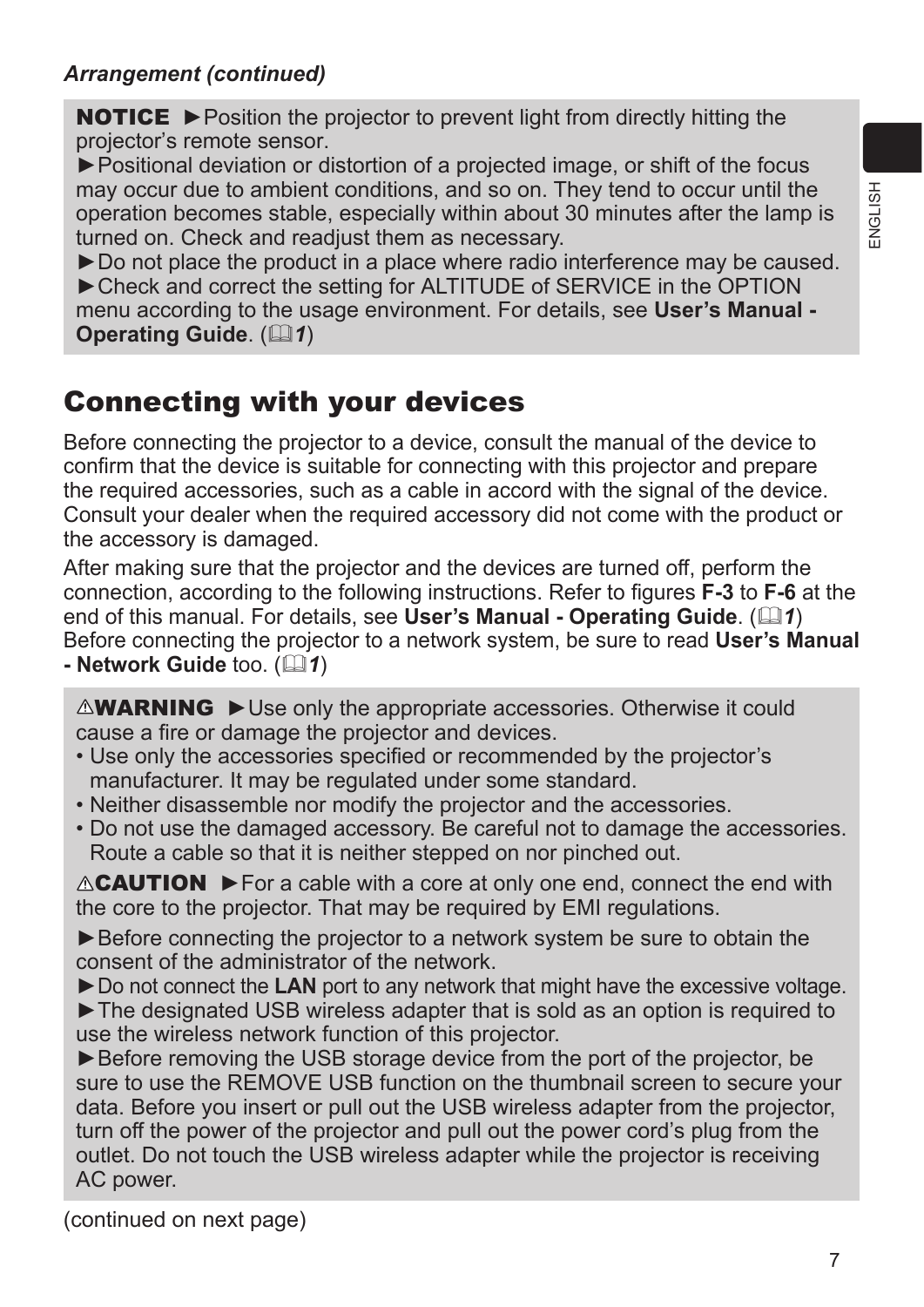NOTE • Do not turn on or off the projector while connected to a device in operation, unless that is directed in the manual of the device.

• Some input ports are selectable in the use. For details, see **User's Manual - Operating Guide.** ( $\Box$ 1)

• Be careful not to mistakenly connect a connector to a wrong port.

• If an oversized USB storage device blocks the **LAN** port, use a USB extension cable to connect the USB storage device.

# Fastening the adapter cover

Use the supplied adapter cover to prevent the USB wireless adapter (optional) from coming off easily and prevention from burn injury.

- 1. Loosen the screw on the bottom left of the **USB TYPE A** port.
- 2. Insert the tab of the cover into the hole at the upper right of the **USB TYPE A**
- port in the direction of the arrow.
- 3. Align the screw holes on the projector and the cover. Then insert the screw removed from the projector into the hole and tighten the screw.



**AWARNING** ► Keep small parts away from children and pets. Take care not to put in the mouth. Heat may build up in the USB wireless adapter, to avoid possible burns disconnect the projector power cord for more than 10 minutes before touching it.

### **Manufacturing year and month**

The manufacturing year and month of this projector is indicated as follows in the serial number of the rating label on the projector.

Example:

#### **F 8 C x 0 0 0 0 1**

 $\Box$  Manufacturing month: A = January, B = February, ... L = December.  $\blacksquare$  Manufacturing year:  $8 = 2018, \ldots 0 = 2020, 1 = 2021$ .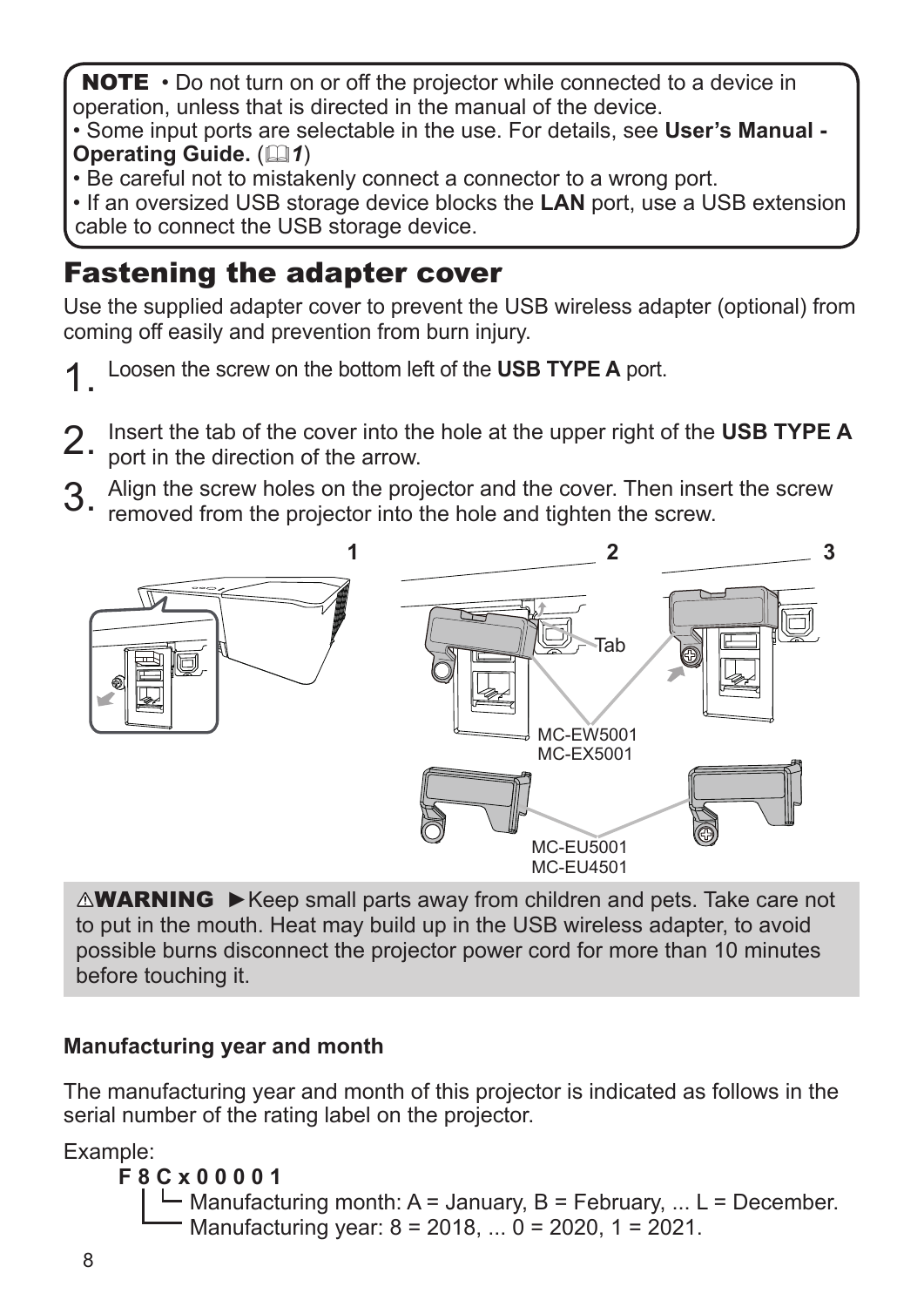# Connecting power supply

- 1. Put the connector of the power cord into the **AC** (AC inlet) of the projector.
- 
- 2. Firmly plug the power cord's plug into the outlet. In a couple of seconds after the power supply connection, the **POWER** indicator will light up in steady orange.

Please remember that when the DIRECT POWER ON function activated, the connection of the power supply make the projector turn on. cord

**AC**

Power

 $\triangle$ WARNING  $\triangleright$  Please use extra caution when connecting the power cord, as incorrect or faulty connections may result in fire and/or electrical shock.

- Do not touch the power cord with a wet hand.
- Only use the power cord that came with the projector. If it is damaged, consult your dealer to get a new one. Never modify the power cord.
- Only plug the power cord into an outlet whose voltage is matched to the power cord. The power outlet should be close to the projector and easily accessible. Remove the power cord for complete separation.
- Do not distribute the power supply to multiple devices. Doing so may overload the outlet and connectors, loosen the connection, or result in fire, electric shock or other accidents.
- Connect the ground terminal for the AC inlet of this unit to the ground terminal of the building using an appropriate power cord (bundled).

NOTICE ► This product is also designed for IT power systems with a phaseto-phase voltage of 220 to 240 V.

## Fastening the cable

Use the supplied cable tie to fasten the cable.

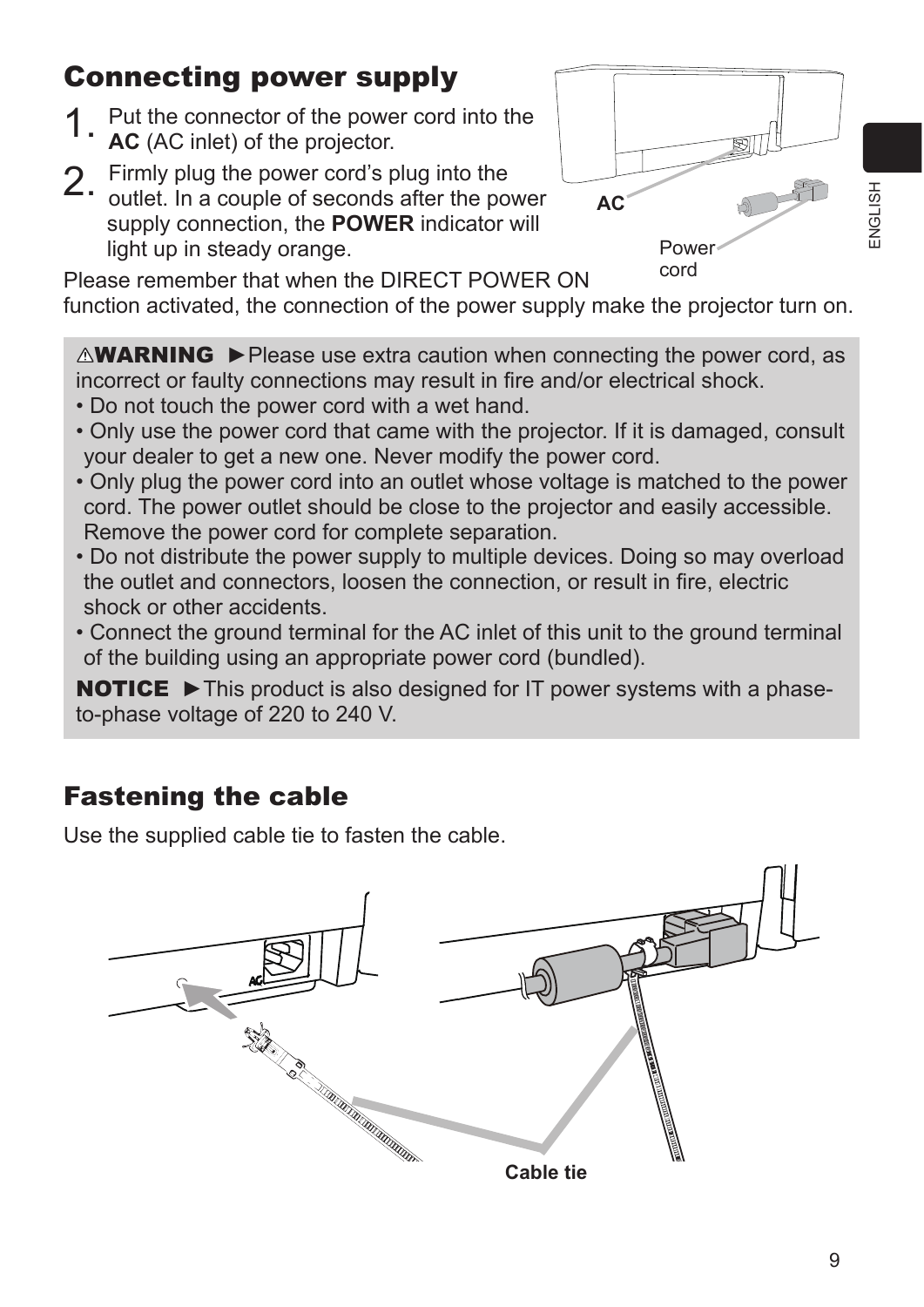## Turning on the power

- Make sure that the power cord is firmly and correctly connected to the projector and the outlet. **STANDBY/ON** button
- 2. Make sure that the **POWER** indicator is steady orange. Then remove the lens cover.
- 3. Press the **STANDBY/ON** button on the projector or the remote control.

The projection lamp will light up and the **POWER** indicator will begin blinking in green. When the power is completely on, the indicator will stop blinking and light in steady green.



 $\triangle$ WARNING  $\triangleright$  A strong light is emitted when the projector's power is on. Do not look into the lens of the projector or look inside of the projector through any of the projector's openings, since the projection ray may cause a trouble on your eyes.

NOTE • Please power on the projector prior to the connected devices. • The projector has the DIRECT POWER ON function, which can make the projector automatically turn on. For more information, please see **User's Manual - Operating Guide.** ( $\Box$ 1)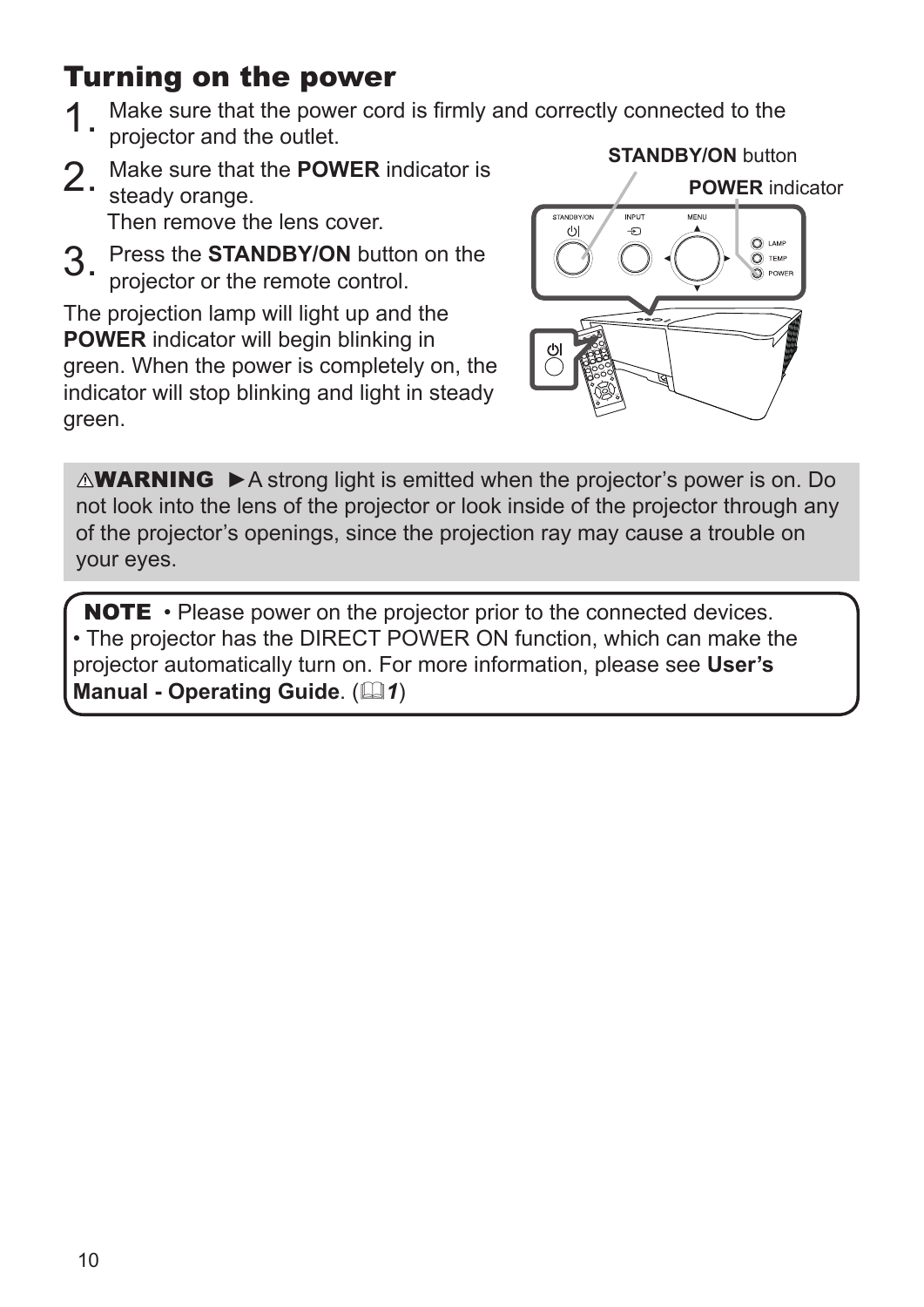# Adjusting the projector's elevator

When the place to put the projector is slightly uneven to the left or right, use the elevator feet to place the projector horizontally. Using the feet can also tilt the projector in order to project at a suitable angle to the screen, elevating the front side of the projector within 11 degrees. 11°

This projector has 2 elevator feet and 2 elevator buttons. An elevator foot is adjustable while pushing the elevator button on the same side as it.

- Holding the projector, push the elevator buttons to loose the elevator feet.
- Position the front side of the projector to the desired height.
- 3. Release the elevator buttons in order to lock the elevator feet.
- A After making sure that the elevator feet are locked, put the projector down gently.
- 5. If necessary, the elevator feet can be manually twisted to make more precise adjustments. Hold the projector when twisting the feet.





CAUTION ►Do not handle the elevator buttons without holding the projector, since the projector may drop down.

►Do not tilt the projector other than elevating its front within 11 degrees using the adjuster feet. A tilt of the projector exceeding the restriction could cause malfunction or shortening the lifetime of consumables, or the projector itself.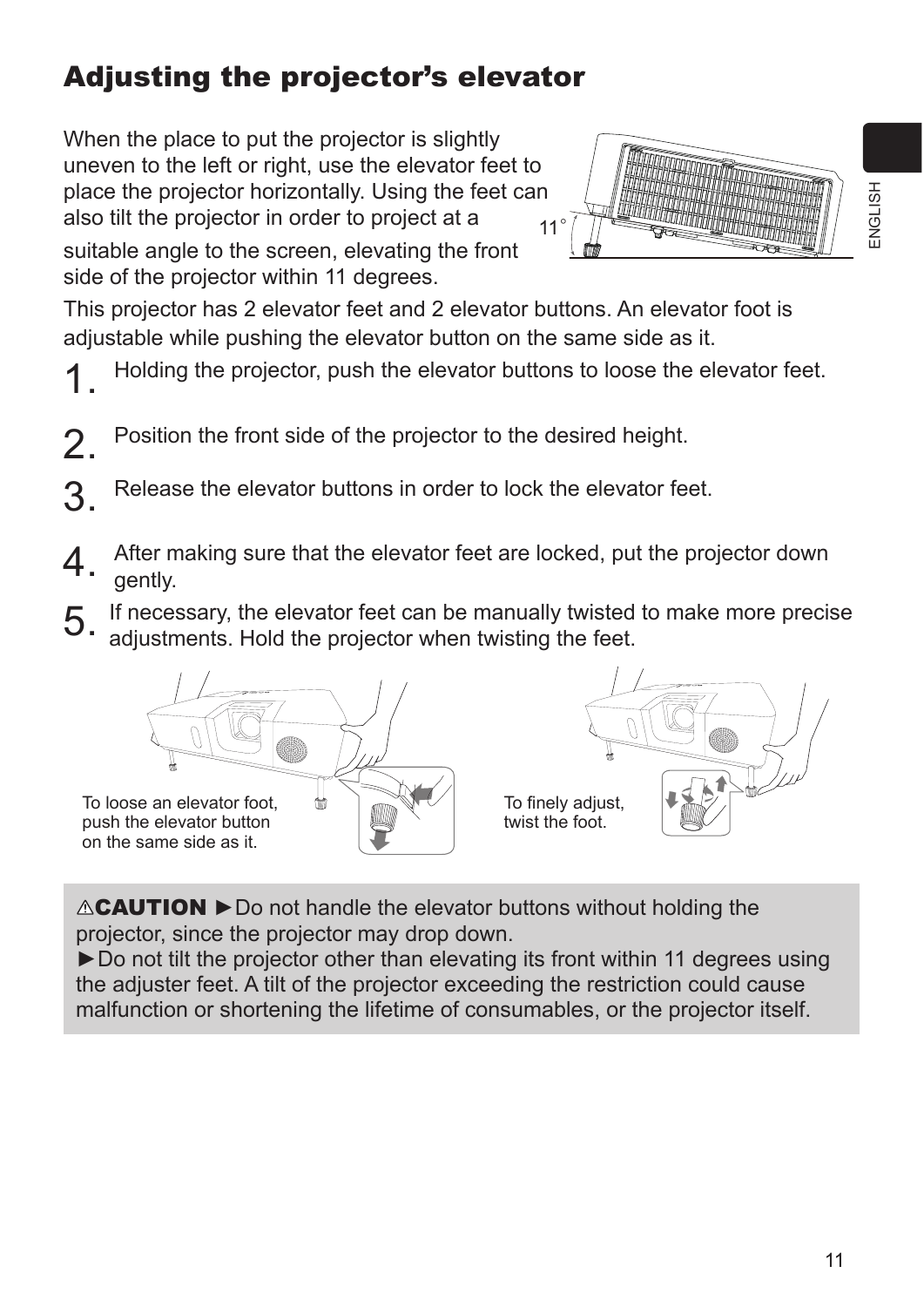Displaying the picture

- 1. Activate your signal source. Turn the signal source on, and make it send the signal to the projector.
- 2. Press **INPUT** button on the projector or the remote control. Select a desirable input referring to the displayed input list.
- 3. Use the **VOLUME + / VOLUME -** buttons to adjust the volume. To have the projector silent, press the **MUTE** button on the remote control.
- 4. Press the **ASPECT** button on the remote control. Each time you press the button, the projector switches the mode for aspect ratio in turn.
- 5. Use the **ZOOM** ring to adjust the screen size.
- 6. Use the **FOCUS** ring to focus the picture.



 $\triangle$ WARNING  $\triangleright$  If you wish to have a blank screen while the projector's lamp is on, use the BLANK function. (see **User's Manual - Operating Guide** ( $\mathbb{Q}(1)$ ) Taking any other action may cause the damage on the projector. Blocking the beam by something causes high temperature and could result in fire or smoke.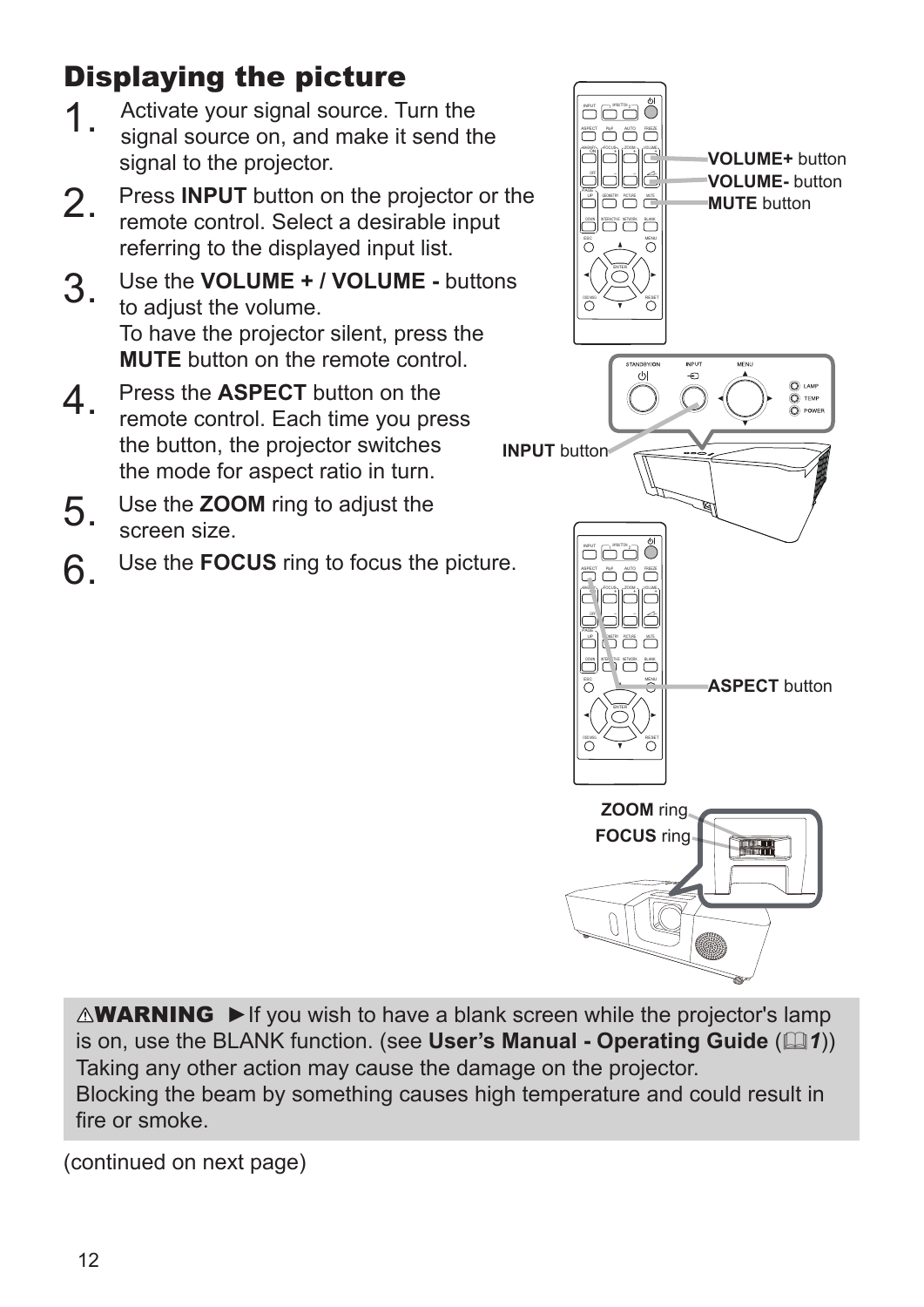NOTE • The **ASPECT** button does not work when no proper signal is inputted. • For the details of how to adjust the picture, please see **User's Manual - Operating Guide.** (21)

• There may be some noise and/or the screen may flicker for a moment when an operation is made. This is not a malfunction.

## Turning off the power

- Press the **STANDBY/ON** button on the projector or the remote control. The message "Power off?" will appear on the screen for about 5 seconds.
- 2. Press the **STANDBY/ON** button again while the message appears. The projector lamp will go off, and the **POWER** indicator will begin blinking in orange. Then the **POWER** indicator will stop blinking and light in steady orange when the lamp cooling is completed.



3. Attach the lens cover, after the **POWER** indicator turns in steady orange.

Do not turn the projector on for about 10 minutes or more after turning it off. Also, do not turn the projector off shortly after turning it on. Such operations might cause the lamp to malfunction or shorten the lifetime of some parts including the lamp.

 $\triangle$ WARNING  $\triangleright$  Do not touch around the lamp cover and the exhaust vents during use or just after use, since it is too hot.

► Remove the power cord for complete separation. The power outlet should be close to the projector and easily accessible.

NOTE • Please power off the projector after any connected devices are powered off.

• This projector has the AUTO POWER OFF function that can make the projector turn off automatically. For more information, please see **User's Manual - Operating Guide.** ( $\Box$ 1)

ENGLISH ENGLISH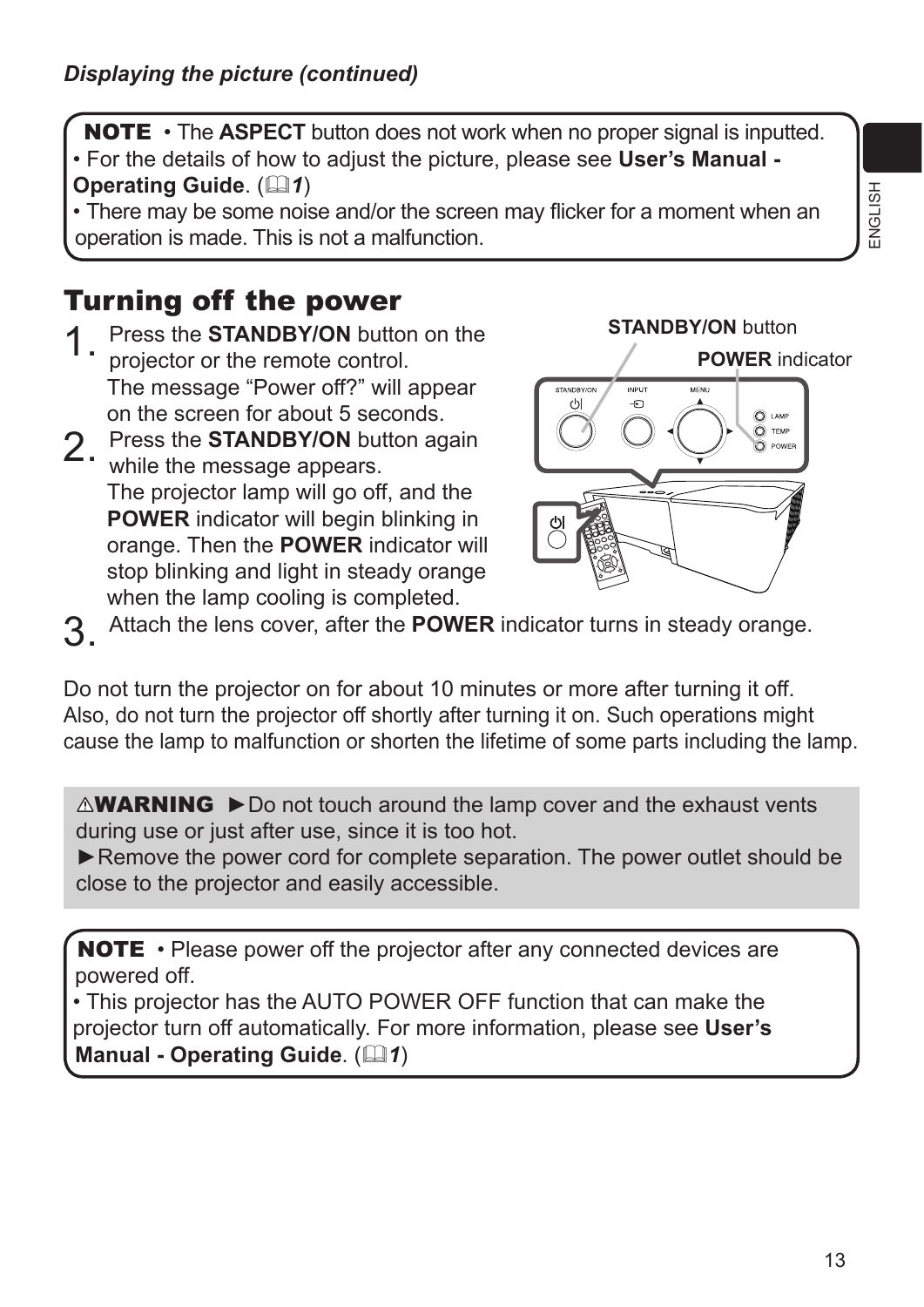# Replacing the lamp

A lamp has finite product life. Using the lamp for long periods of time could cause the pictures darker or the color tone poor. Note that each lamp has a different lifetime, and some may burst or burn out soon after you start using them. Preparation of a new lamp and early replacement are recommended. To prepare a new lamp, make contact with your dealer and tell the lamp type number.

## **Type number : DT02061**

- Turn the projector off, and unplug the power cord. Allow the projector to cool for at least 45 minutes.
- 
- 2. Prepare a new lamp. If the projector is mounted<br>on a ceiling, or if the lamp has broken, also ask the dealer to replace the lamp.

In case of replacement by yourself, follow the following procedure.

- 3. Loosen the screw (marked by arrow) of the lamp cover and then slide and lift the lamp cover to the side to remove it.
- 4. Loosen the 3 screws (marked by arrow) of the lamp, and slowly pick up the lamp by the handle. **Never loosen any other screws.**
- 5. Insert the new lamp, and retighten firmly the 3 screws of the lamp that are loosened in the previous process to lock it in place.
- 6. While putting the interlocking parts of the lamp cover and the projector together, slide the lamp cover back in place. Then firmly fasten the screw of the lamp cover.

- 7. Turn the projector on and reset the lamp time using the LAMP TIME item in the SETUP menu.
- (1) Press the **MENU** button to display a menu.
- (2) Point at the ADVANCED MENU in the menu using the  $\nabla/\Delta$  button, then press the  $\blacktriangleright$  button.
- (3) Point at the SETUP in the left column of the menu using the  $\nabla/\Delta$  button, then press the ► button.
- (4) Point at the LAMP & FILTER using the  $\nabla/\Delta$  button, then press the  $\blacktriangleright$  button.
- (5) Point at the LAMP TIME using the  $\nabla/\blacktriangle$  button, then press the  $\blacktriangleright$  button. A dialog will appear.
- (6) Press the  $\blacktriangleright$  button to select "OK" on the dialog. It performs resetting the lamp time.

CAUTION ►Do not touch any inner space of the projector, while the lamp is taken out.

NOTE • Please reset the lamp time only when you have replaced the lamp, for a suitable indication about the lamp.



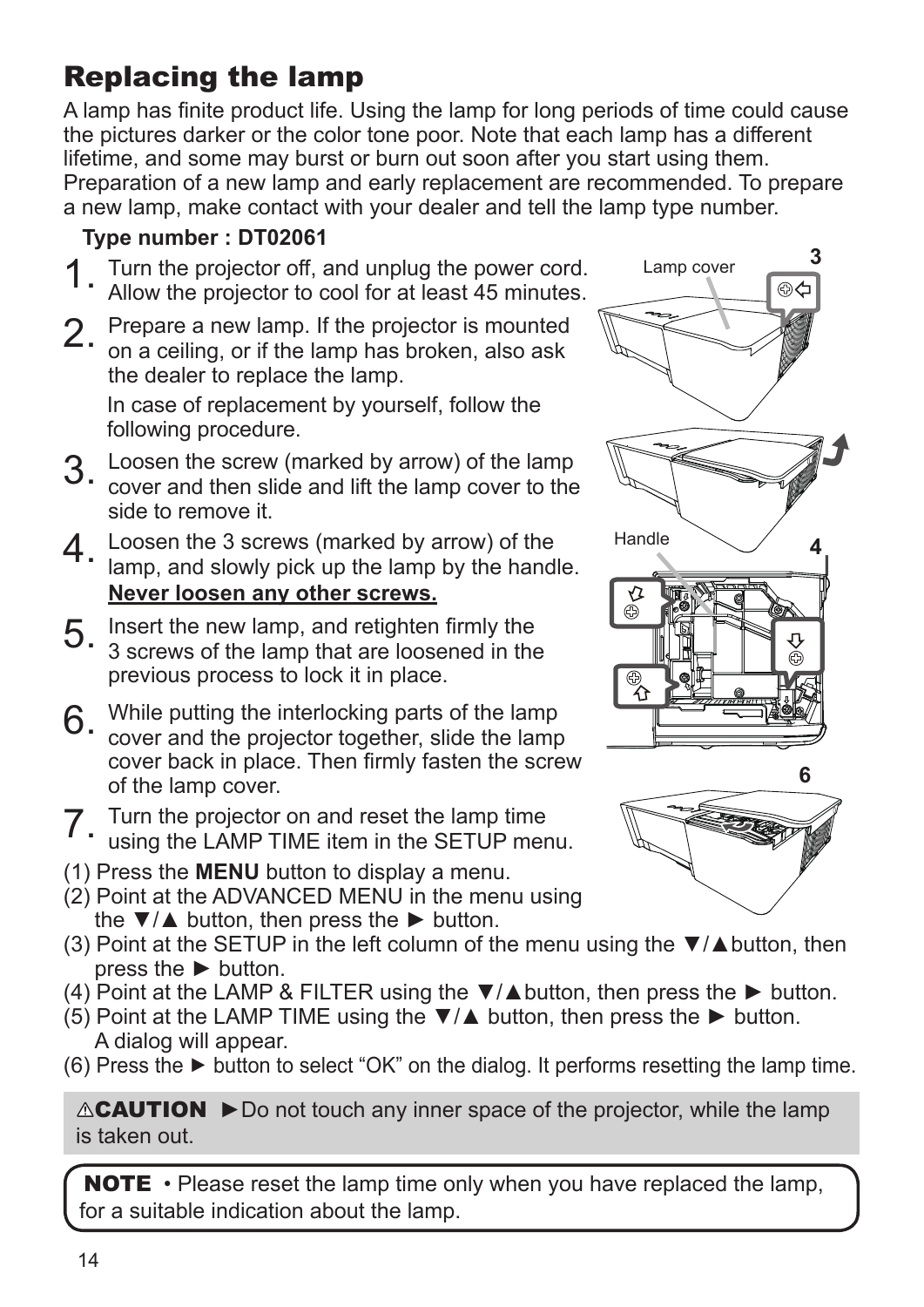## **A HIGH VOLTAGE A HIGH TEMPERATURE A HIGH PRESSURE** *Replacing the lamp (continued)*

**AWARNING** ► The projector uses a high-pressure mercury glass lamp. The lamp can break with a loud bang, or burn out, if jolted or scratched, handled while hot, or worn over time. Note that each lamp has a different lifetime, and some may burst or burn out soon after you start using them. In addition, if the bulb bursts, it is possible for shards of glass to fly into the lamp housing, and for gas containing mercury and dust containing fine particles of glass to escape from the projector's vent holes.

►**About disposal of a lamp:** This product contains a mercury lamp; do not put it in a trash. Dispose of it in accordance with environmental laws.

• For lamp recycling, go to www.lamprecycle.org (in the US).

• For product disposal, consult your local government agency or www.eiae.org (in the US) or www.epsc.ca (in Canada). For more information, ask your dealer.

> • If the lamp should break (it will make a loud bang when it does), unplug the power cord from the outlet, and make sure to request a replacement lamp from your local dealer. Note that shards of glass could damage the projector's internals, or cause injury during handling, so please do not try to clean the projector or replace the lamp yourself.

the plug from the power outlet

Disconnect • If the lamp should break (it will make a loud bang when it does), ventilate the room well, and make sure not to inhale the gas or fine particles that come out from the projector's vent holes, and not to get them into your eyes or mouth.

• Before replacing the lamp, turn the projector off and unplug the power cord, then wait at least 45 minutes for the lamp to cool sufficiently. Handling the lamp while hot can cause burns, as well as damaging the lamp.

• Never unscrew except the appointed (marked by an arrow) screws.



• Do not open the lamp cover while the projector is suspended from a ceiling. This is dangerous, since if the lamp's bulb has broken, the shards will fall out when the cover is opened. In addition, working in high places is dangerous, so ask your local dealer to have the lamp replaced even if the bulb is not broken.

• Do not use the projector with the lamp cover removed. At the lamp replacing, make sure that the screws are screwed in firmly. Loose screws could result in damage or injury.

• Use only the lamp of the specified type. Use of a lamp that does not meet the lamp specifications for this model could cause a fire, damage or shorten the life of this product.



• If the lamp breaks soon after the first time it is used, it is possible that there are electrical problems elsewhere besides the lamp. If this happens, consult your local dealer or a service representative.

• Handle with care: jolting or scratching could cause the lamp bulb to burst during use.

• Using the lamp for long periods of time, could cause it dark, not to light up or to burst. When the pictures appear dark, or when the color tone is poor, please replace the lamp as soon as possible. Do not use old (used) lamps; this is a cause of breakage.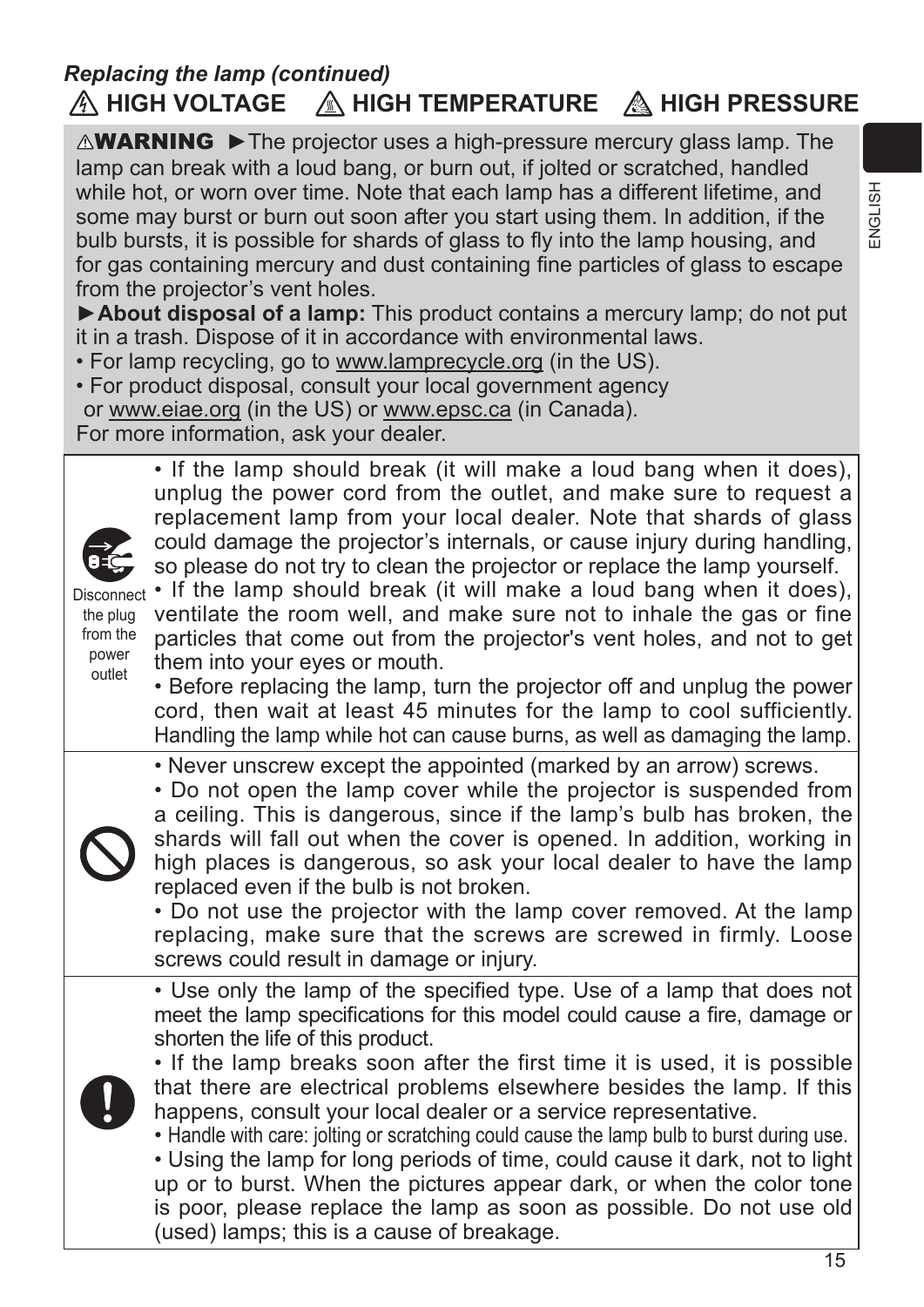# Cleaning and replacing the air filter

Please check and clean the air filter periodically. When the indicators or a message prompts you to clean the air filter, comply with it as soon as possible. In addition, the extra air filter is attached to inner side of the filter cover. If one of the filters is damaged or heavily soiled, replace whole filter set with a new one. Request for a filter set with the following type number from your dealer when purchasing a new one.

### **Type number : UX41161**

- 1 Turn the projector off, and unplug the power cord. Allow the projector to sufficiently cool
- down. 2. Use a vacuum cleaner on and around the
- filter cover.
- 3. Pick and pull up the filter cover knobs to  $3.$  Fight call that it off.
- 4 Press up slightly the bottom side knobs to unlock the bottom side of the filter unit. Pull the center knob to take the filter unit off.
- 5. Use a vacuum cleaner for the filter vent of the projector and the outer side of the filter unit.
- 6. Use a vacuum cleaner for the inner side of each part of the filter unit to clean them up. If the filters are damaged or heavily soiled, replace them with the new ones.
- 7. Put the filter unit back in an upright state into the projector.
- 8. Put the filter cover back into the place.

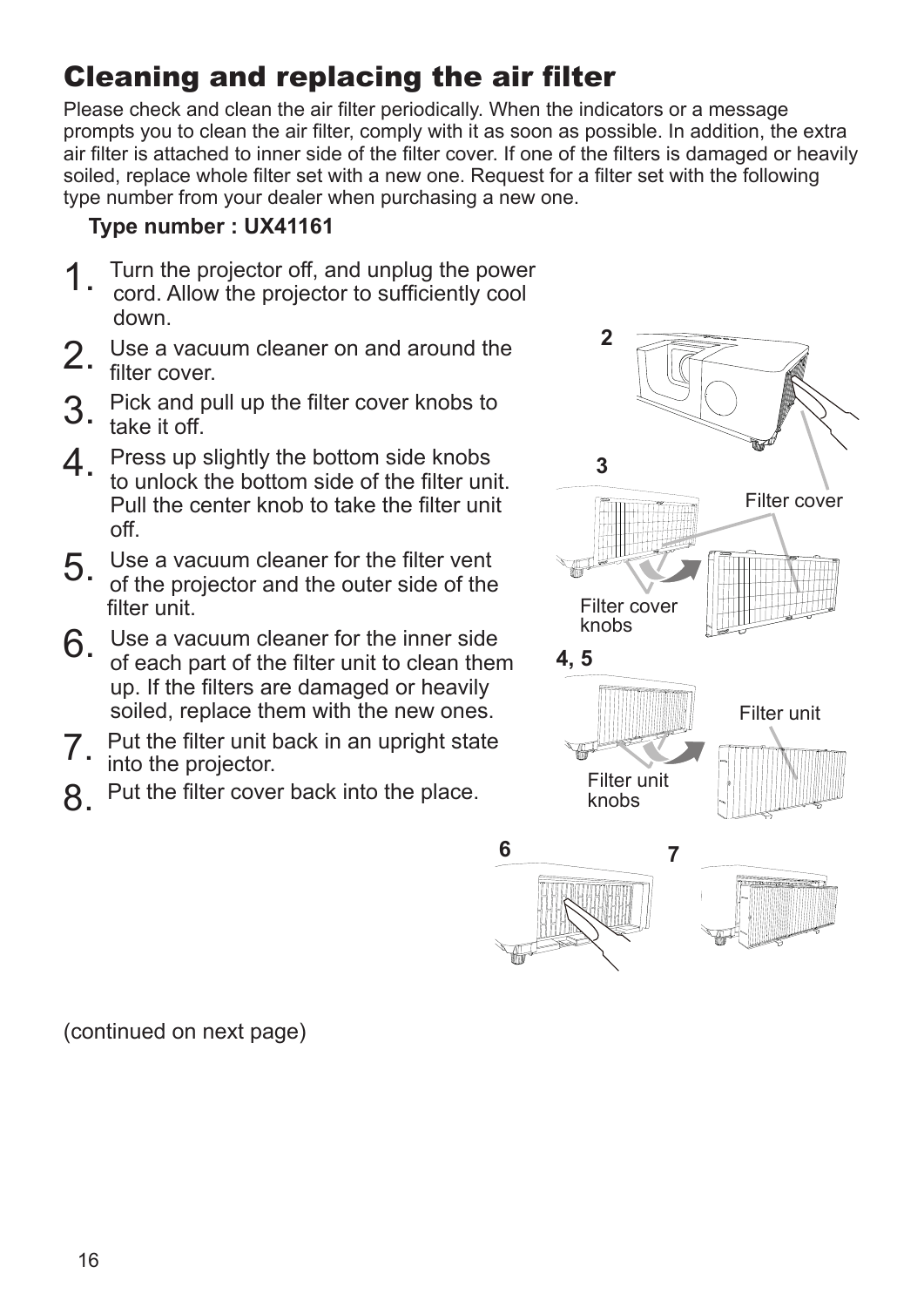### *Cleaning and replacing the air filter (continued)*

- 9. Turn the projector on and reset the filter time using the FILTER TIME item in the EASY MENU.
	- (1) Press the **MENU** button to display a menu.
	- (2) Point at the FILTER TIME using the  $\nabla/\Delta$  button, then press the  $\blacktriangleright$  button. A dialog will appear.
	- (3) Press the ► button to select "OK" on the dialog. It performs resetting the filter time.

 $\triangle$ WARNING  $\triangleright$  Before taking care of the air filter, make sure the power cord is not plugged in, then allow the projector to cool sufficiently.

►Use only the air filter of the specified type. Do not use the projector without the air filter or the filter cover. It could result in a fire or malfunction to the projector. ►Clean the air filter periodically. If the air filter becomes clogged by dust or the like, internal temperatures rise and could cause a fire, a burn or malfunction to the projector.

NOTE • Please reset the filter time only when you have cleaned or replaced the air filter, for a suitable indication about the air filter.

• The projector may display the message such as "CHECK THE AIR FLOW" or turn off the projector, to prevent the internal heat level rising.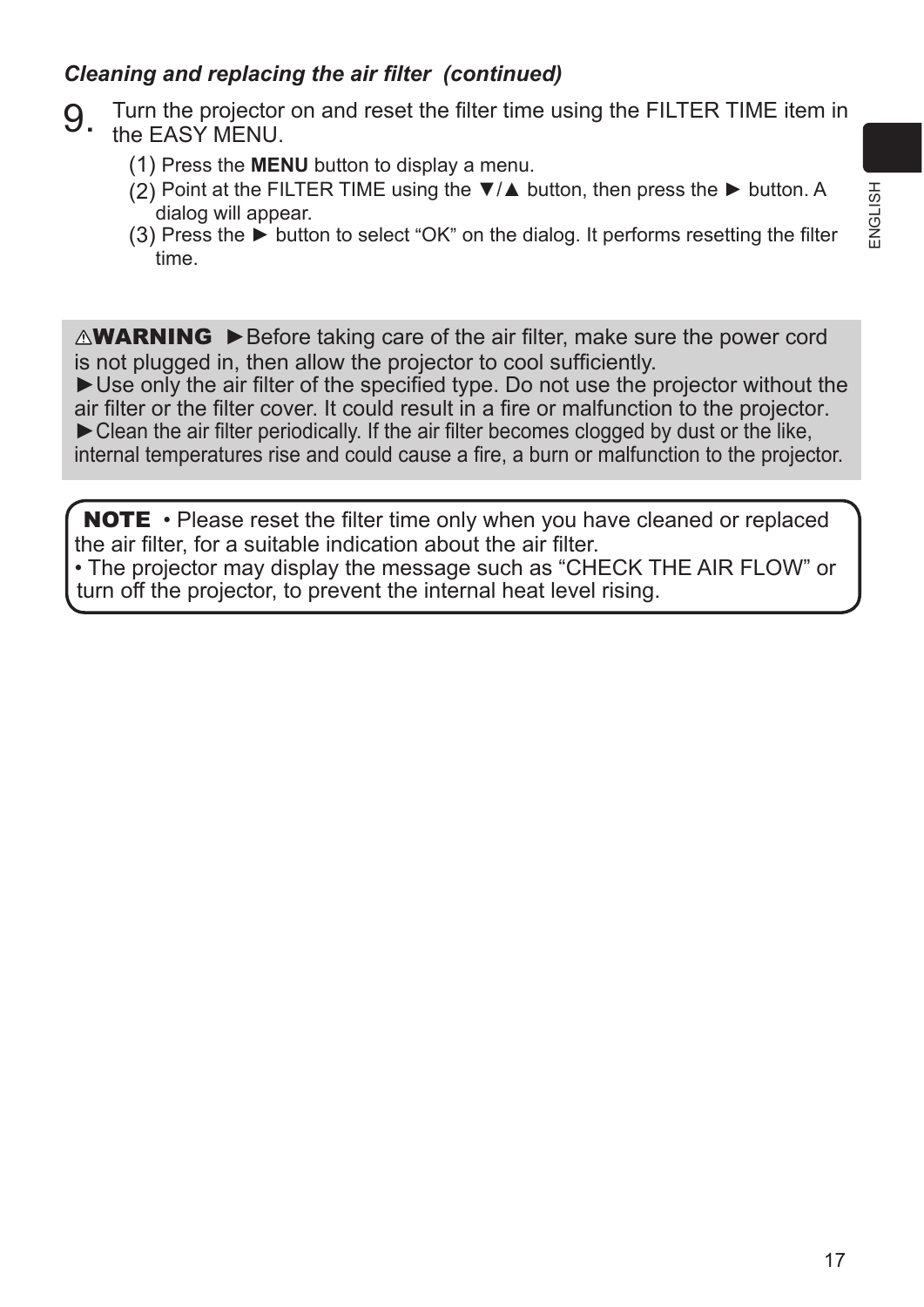# Installing or replacing the internal clock battery

This product has an internal clock. When you use the function that requires the internal clock ( $\mathbb{Q}$  Event Scheduling" in the Network Guide), install a new battery. If the internal clock starts to malfunction, try to replace the battery. Use the following type of battery, and follow the steps below.

MAXELL, Part No. **CR2032** or **CR2032H**

- 1 Turn the projector off, and unplug the power cord. Allow the projector to cool sufficiently.
- 2. After making sure that the projector has cooled adequately, slowly turn over the projector, so that the bottom is facing.
- 3. Turn the battery cover fully in the direction indicated "**OPEN**" using a coin or the like, and pick the cover up to remove it.
- 4 Pry up the old battery using a flathead screwdriver or the like to take it out. Do not use any metal tools. While prying it up, put a finger lightly on the battery since it may pop out of the holder.
- 5. Install a new battery in place. Slide the battery in under the plastic claw, and push it into the holder until it clicks.
- $6.$  Replace the battery cover in place, then turn it in the direction indicated "**CLOSE**" using such as coins, to fix.

OPEN CLOSE  $90^\circ$  N

OPEN CLOSE

OPEN

Battery Cover

OPEN<sup>T</sup>

90° CLOSE

 $\triangle$ WARNING  $\triangleright$  Always handle the batteries with care and use them only as directed. Battery may explode if mistreated. Do not recharge, disassemble or dispose of in fire.

And also improper use may result in cracking or leakage, which could result in fire, injury and/or pollution of the surrounding environment.

- Be sure to use only the batteries specified.
- ・ Make sure the plus and minus terminals are correctly aligned when loading a battery.
- ・Keep a battery away from children and pets. If swallowed consult a physician immediately for emergency treatment.
- ・ Do not short circuit or solder a battery.
- Do not allow a battery in a fire or water. Keep batteries in a dark, cool and dry place.
- ・If you observe battery leakage, wipe out the leakage and then replace a battery. If the leakage adheres to your body or clothes, rinse well with water immediately.
- ・ Obey the local laws on disposing a battery.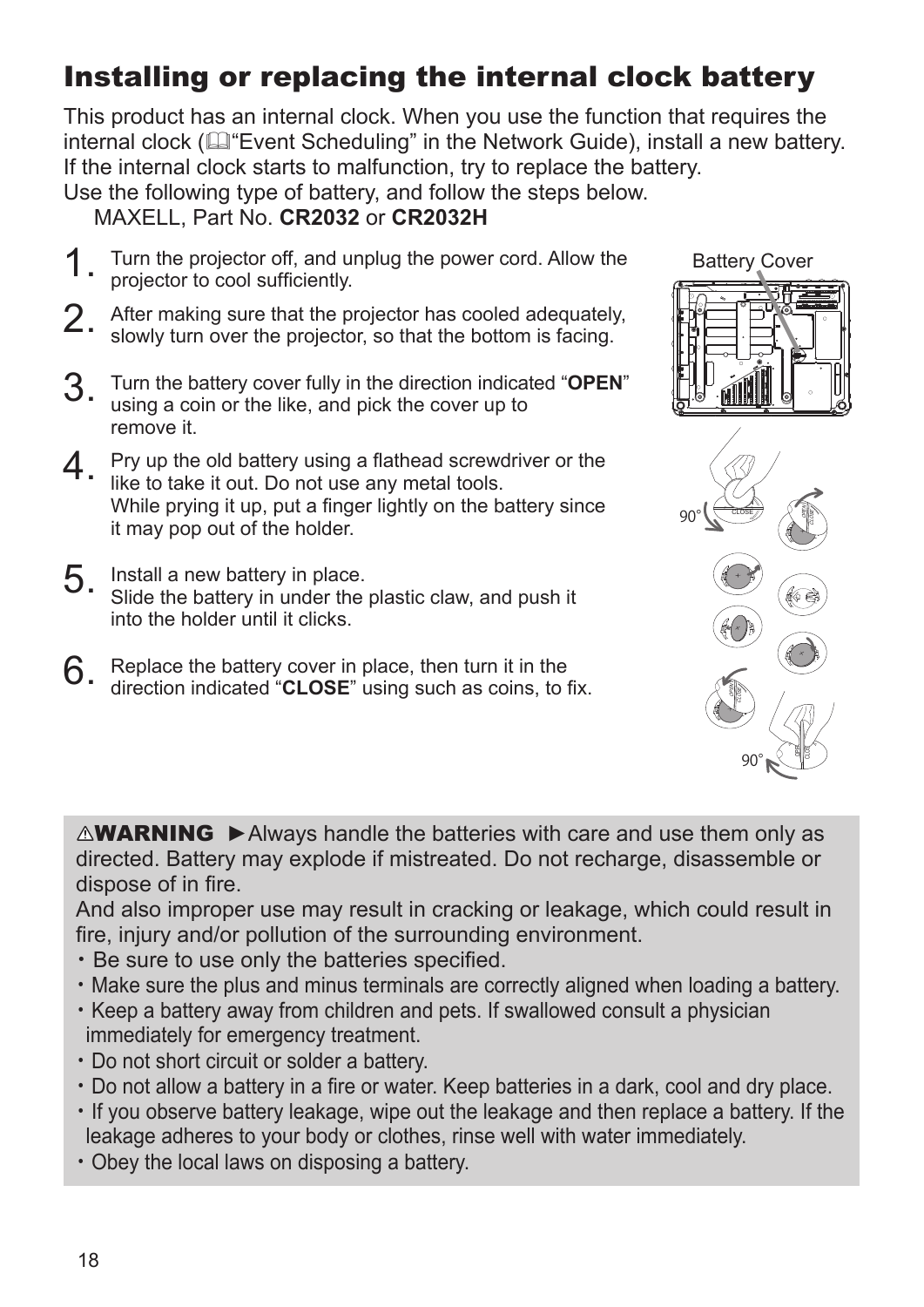# **Specifications**

| <b>Item</b>                           | <b>Specification</b>                                                                                                                                                                                                                                                                                                                                                                                                     |  |
|---------------------------------------|--------------------------------------------------------------------------------------------------------------------------------------------------------------------------------------------------------------------------------------------------------------------------------------------------------------------------------------------------------------------------------------------------------------------------|--|
| Product name                          | Liquid crystal projector                                                                                                                                                                                                                                                                                                                                                                                                 |  |
| <b>Liquid Crystal</b><br>Panel        | MC-EX5001: 786,432 pixels (1024 horizontal x 768 vertical)<br>MC-EW5001: 1,024,000 pixels (1280 horizontal x 800 vertical)<br>MC-EU5001/MC-EU4501:<br>2,304,000 pixels (1920 horizontal x 1200 vertical)                                                                                                                                                                                                                 |  |
| Lamp                                  | <b>280W</b>                                                                                                                                                                                                                                                                                                                                                                                                              |  |
| Speaker                               | 16 W mono                                                                                                                                                                                                                                                                                                                                                                                                                |  |
| Power supply/<br><b>Rated current</b> | MC-EW5001/MC-EX5001:<br>AC 100-120 V: 4.1 A, AC 220-240 V: 2.0 A<br>MC-EU5001/MC-EU4501:<br>AC 100-120 V: 4.3 A, AC 220-240 V: 2.1 A                                                                                                                                                                                                                                                                                     |  |
| Power<br>consumption                  | MC-EW5001/MC-EX5001:<br>AC 100-120 V: 400 W, AC 220-240 V: 390 W<br>MC-EU5001/MC-EU4501:<br>AC 100-120 V: 410 W, AC 220-240 V: 400 W                                                                                                                                                                                                                                                                                     |  |
| Temperature<br>range                  | $5 \sim 35$ °C (Operating)                                                                                                                                                                                                                                                                                                                                                                                               |  |
| <b>Size</b>                           | 413 (W) x 123 (H) x 315 (D) mm<br>407 (W) x 108 (H) x 312 (D) mm (Not including protruding parts.)<br>Refer to figure F-7 at the back of this manual.                                                                                                                                                                                                                                                                    |  |
| Weight (mass)                         | MC-EW5001/MC-EX5001: approx. 5.2 kg<br>MC-EU5001/MC-EU4501: approx. 5.3 kg                                                                                                                                                                                                                                                                                                                                               |  |
| Ports                                 | <b>COMPUTER IN2/MONITOR OUT  D-sub 15 pin mini jack x1</b>                                                                                                                                                                                                                                                                                                                                                               |  |
| Optional parts                        | <b>Lamp: DT02061</b><br>Filter set: UX41161<br><b>Mounting accessory:</b><br>HAS-9110 (Bracket for ceiling mount)<br>HAS-104S (Bracket for low ceiling mount)<br>HAS-204L (Fixing adaptor for low ceilings)<br>HAS-304H (Fixing adaptor for high ceilings)<br><b>USB wireless adapter:</b><br>USB-WL-11N (MC-EW5001/MC-EX5001)<br>USB-WL-5G (MC-EU5001/MC-EU4501)<br>* For more information, please consult your dealer. |  |

ENGLISH ENGLISH